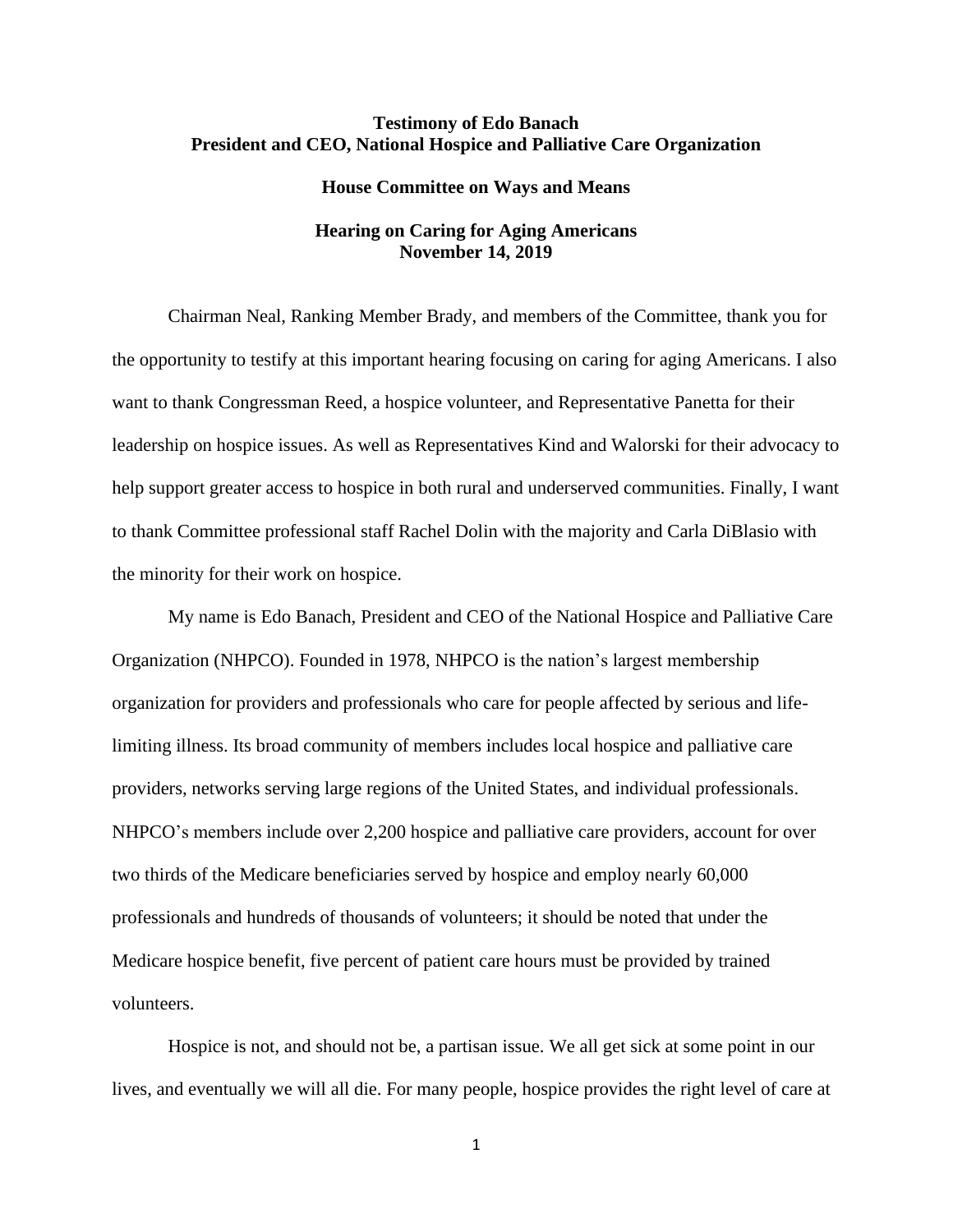the right time for the patient and family at the end of life. Today, I am honored to provide a perspective on how we can and should care for our fellow Americans with serious illness as well as those who are terminally ill. We have a moral and fiscal imperative to do better than we are currently doing for our seniors who are seriously ill, sometimes suffering from multiple chronic conditions, and who deserve a choice when it comes to their care.

## **Hospice Background**

Almost 40 years ago, Senator Dole and Congressman Leon Panetta, father of Congressman Jimmy Panetta, your colleague who sits on this committee, were two of the bipartisan, bicameral leaders of the fledgling hospice movement on Capitol Hill. Without their early leadership in advancing hospice, we would have no benefit. Without your leadership, hospice will not achieve its full potential.

The hospice benefit began as a demonstration in 1978, and within five years grew to a permanent part of the Medicare program. In the provision of person-centered and interdisciplinary care, hospice is everything that the rest of the health care system is aspiring to be. Hospice provides medical and non-medical supports and services, caregiving training for family caregivers, bereavement services for the patient and their family and spiritual counseling. Most people assume that hospice is a place. In fact, hospice care is often provided in the patient's home or wherever a patient might consider their home. Hospices care for whole communities that are impacted by public tragedy, such as the shootings in Las Vegas and Orlando, and natural disasters like Hurricanes Katrina and Maria, and the California wildfires, by offering compassionate grief support on an ongoing basis. Many hospices, recognizing the value of the human and pet bond, have programs to provide pet care and then to help find caring homes for furry companions who are left behind once their owners have died.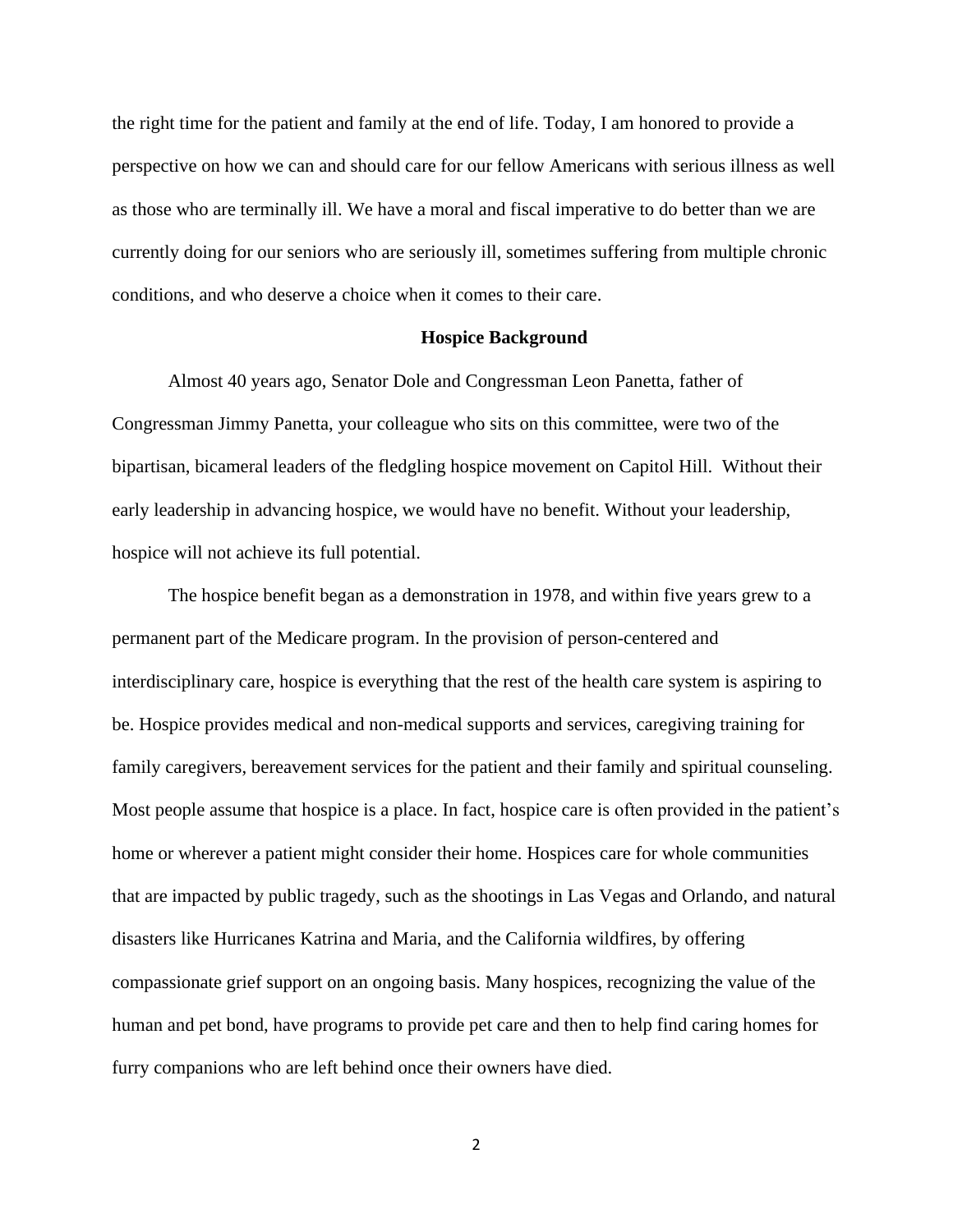Hospice providers also care for our nation's veterans through the We Honor Veterans program funded by the Department of Veterans Affairs, a pioneering partnership that recognizes the unique needs of those who have served our nation in the military as they face the end of life. We Honor [Veterans](http://www.wehonorveterans.org/) focuses on respectful inquiry, compassionate listening and grateful acknowledgment. By recognizing the unique needs of America's veterans and their families, community providers, in partnership with VA staff, learn how to accompany and guide veterans through their life stories toward a more peaceful ending. We encourage everyone on this Committee to participate in a veteran pinning ceremony conducted by your local hospice. We also care for first responders like NYPD Detective Lou Alvarez, a 9-11 first responder who was diagnosed with cancer after serving in the aftermath of the terrorist attacks on the twin towers (a video of Mr. Alvarez's story "My Legacy, My Hospice: Lou's Story" is available on YouTube, [\(https://youtu.be/sSuUwZjUXsA\)](https://youtu.be/sSuUwZjUXsA)). We do so much more than most people realize, and we thank all of you for your continued support of this treasured benefit.

#### **Challenges in Hospice Care**

Over 50% of those dying in Medicare, approximately 1.5 million beneficiaries, choose to take advantage of the hospice benefit as their life journey comes to an end. Unfortunately, far too many people receive hospice care for a few days (26%) and many for less than 30 days (54%). One of the most common sentiments shared by family members is, "we wish we would have had hospice sooner." Analysis of the length of stay in hospice shows that the median length of stay on hospice is only 18 days and has remained at that number since 2000. More importantly, we focus on lengths of stay instead of appropriate access and what's best for patients, families, and this country. We can do better, and we can do more. This includes reforms that will help to reduce red tape and waste while improving patient care and outcomes.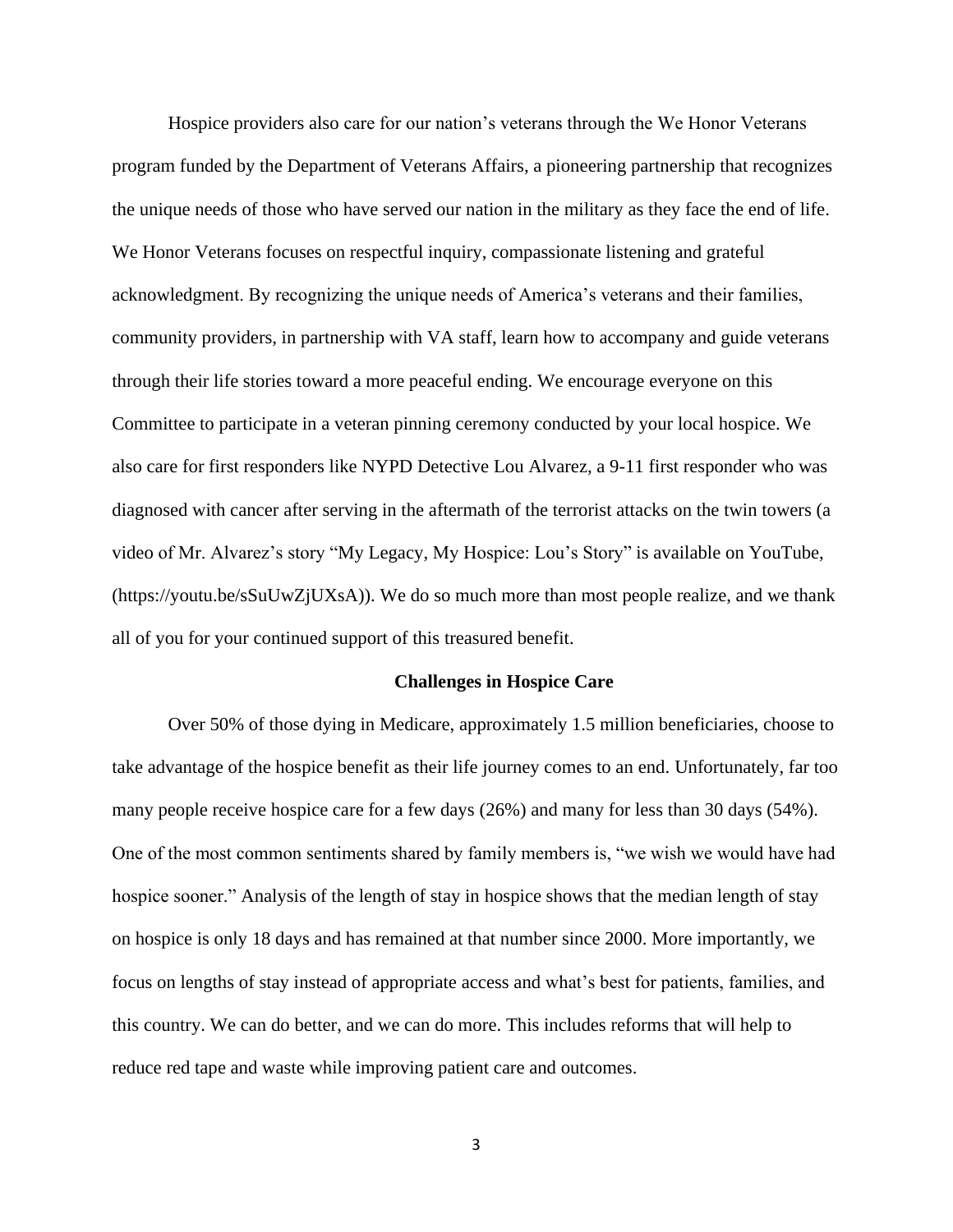As the baby boomer generation ages, 10,000 turning 65 every day, addressing shortages in the healthcare workforce is essential as the demand for high quality care will continue to increase rapidly. The number of hospice and palliative care physicians and members of the interdisciplinary team will drop dramatically over the next two decades. This Committee has the ability make changes to the current healthcare delivery system.

But, above all else, we can provide better quality hospice care and better oversight of that care. As you are aware, the July OIG reports outlined issues with CMS oversight of hospice and examples of poor care. OIG and CMS confirmed that the issues are not systemic, which is consistent with the hospice program's very high-quality scores and high patient and satisfaction levels. However, we share OIG and CMS' concerns about persistent poor performers. We have been working with this Committee as well as the Senate on improving oversight over the hospice benefit. We at NHPCO are supportive of the policies the promote smart oversight outlined in Senators Portman and Cardin's bill, *the Hospice Care Improvement Act* (S. 2807), which focuses on implementing new safeguards, like improving the survey process, education for both providers and surveyors, as well as enhancing information available to consumers in order to protect patients facing serious illness at the end of life. This legislation was introduced last week, and we look forward to supporting the work that Representatives Panetta and Reed are undertaking on this issue. Any provider that is not fully committed to meeting regulatory and quality requirements and providing the best care possible to each and every hospice patient should not be providing hospice care. I want to thank the Committee for your collaboration on this very important issue.

### **Gaps in Serious Illness Care**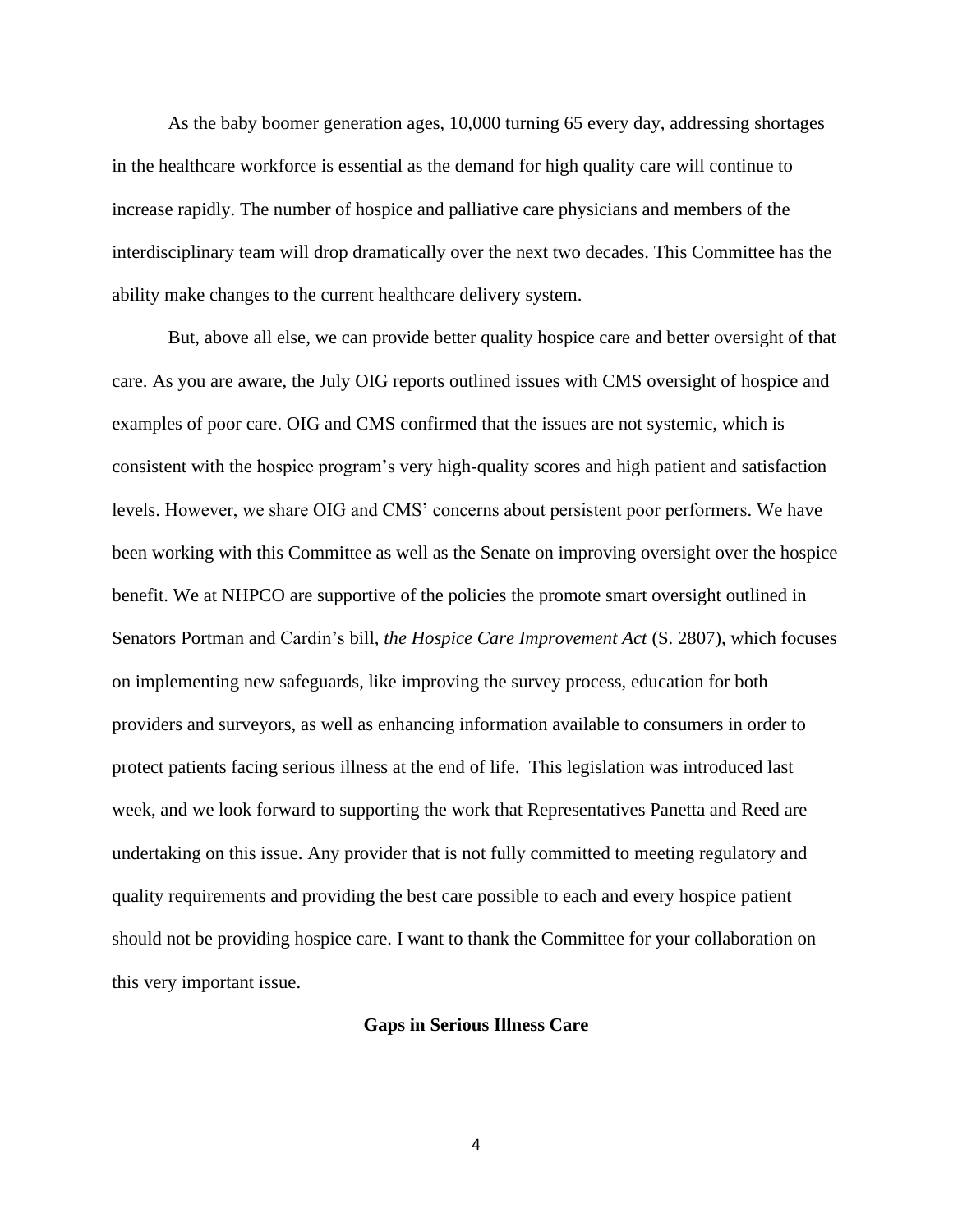Before we get to the ways we can improve hospice, I want to spend a little time on what comes before it. I'll do this by focusing on two of my own family members. Great Aunt Ruby, my wife's great aunt— who lives in Richmond, VA— and my late Great Aunt Grace, who lived in New York City. Both great aunts live and lived amazing lives, but ones that fell apart as they entered old age. It does not need to be this way.

### *Great Aunt Grace*

Great Aunt Grace was a college graduate and physics whiz who taught college into her late 80s. A widow, she lived alone in a 5<sup>th</sup> floor walkup in New York City. She lived in the same apartment for over 50 years. After her husband died, she became more reclusive, more physically frail, and began to decline. Friends and neighbors came out of the woodwork, not always with the best of intentions. Ultimately, Grace fell down her stairs, was scammed out of money, and was admitted to a nursing home before finally coming back home for a week to die on hospice. The system failed her.

#### *Great Aunt Ruby*

Great Aunt Ruby is a fiercely independent former Pentagon staffer who retired to Richmond, VA. She lives on her own and — as a former smoker— suffers from Chronic Obstructive Pulmonary Disease (COPD). Ruby has a pulmonologist and sees him regularly but breathing problems and general anxiety often lead Ruby to visit the emergency room or urgent care. Ruby recently had a post-acute stay in a nursing home and is now back home. She received home care, but no longer does because she does not meet the home health requirement to be home bound. Ruby does not consider herself to be terminally ill— although her pulmonologist does— so Ruby is frightened by the idea of having to "give up" all curative care to go on hospice. As a result, Ruby gets no help with her social, spiritual, personal or medical needs from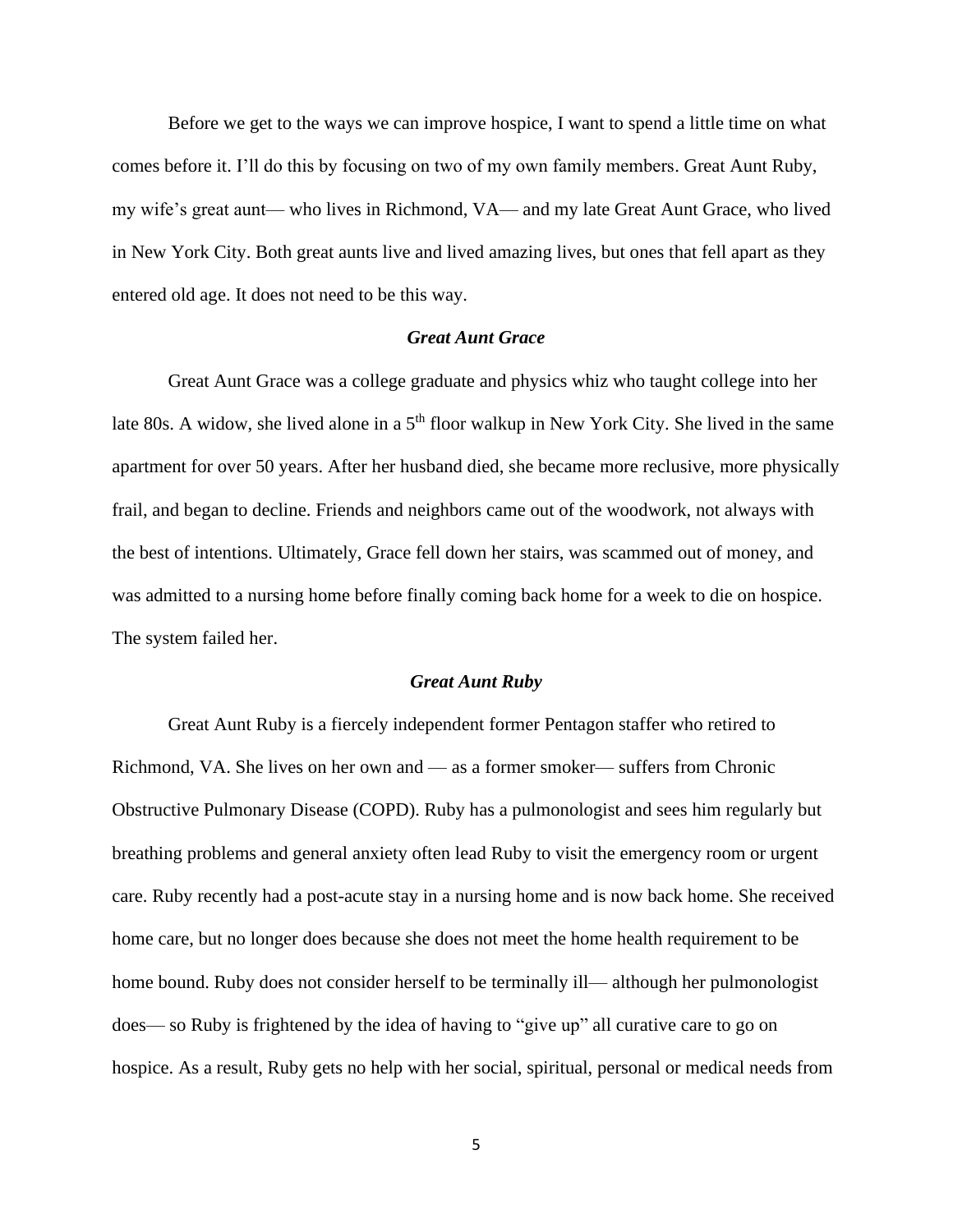the healthcare system. She is depressed and is declining. About once a week, Ruby calls 911 and ends up being taken by ambulance to an emergency room. The system has failed Ruby.

#### **Solution: Person-Centered Interdisciplinary Care**

Both Great Aunts have had less-than-great declines. They were hurt by a reactive system that requires you to get broken before you can get fixed. That is an insane way to honor aging Americans. Improving care for aging Americans will require many reforms, but I will focus on as few reforms to hospice, and a few broader reforms that are informed by the hospice experience.

### *Improving Access to Hospice*

We all know folks like my own Great Aunts. Folks who went in and out of the hospital, who declined in a nursing or assisted living facility, and did not get nearly the care or support they needed as they became ill. It doesn't need to be this way. Thankfully, members of this committee have stepped up to introduce and support important reforms that will improve our care system and proactively provide needed care to folks.

Representatives Kind and Walorski have introduced H.R. 2594*,* the *Rural Access to Hospice Act*. This legislation would allow terminally ill patients who are seen by a trusted doctor at a safety net medical provider such as a Rural Health Clinic (RHC) or Federally Qualified Health Center (FQHC) to stay with that doctor when they transition to hospice. We hear stories in the field that some patients that utilize RHCs or FQHC do not choose hospice because changing doctors is too much to bear after they receive a terminal diagnosis. We know that hospice is the right level of care at the right time and reduces unnecessary medical spending and hospitalizations when a person is at the end of their life. A hospice worker recently told me a story from the field about how this bill would improve care. An elderly woman who received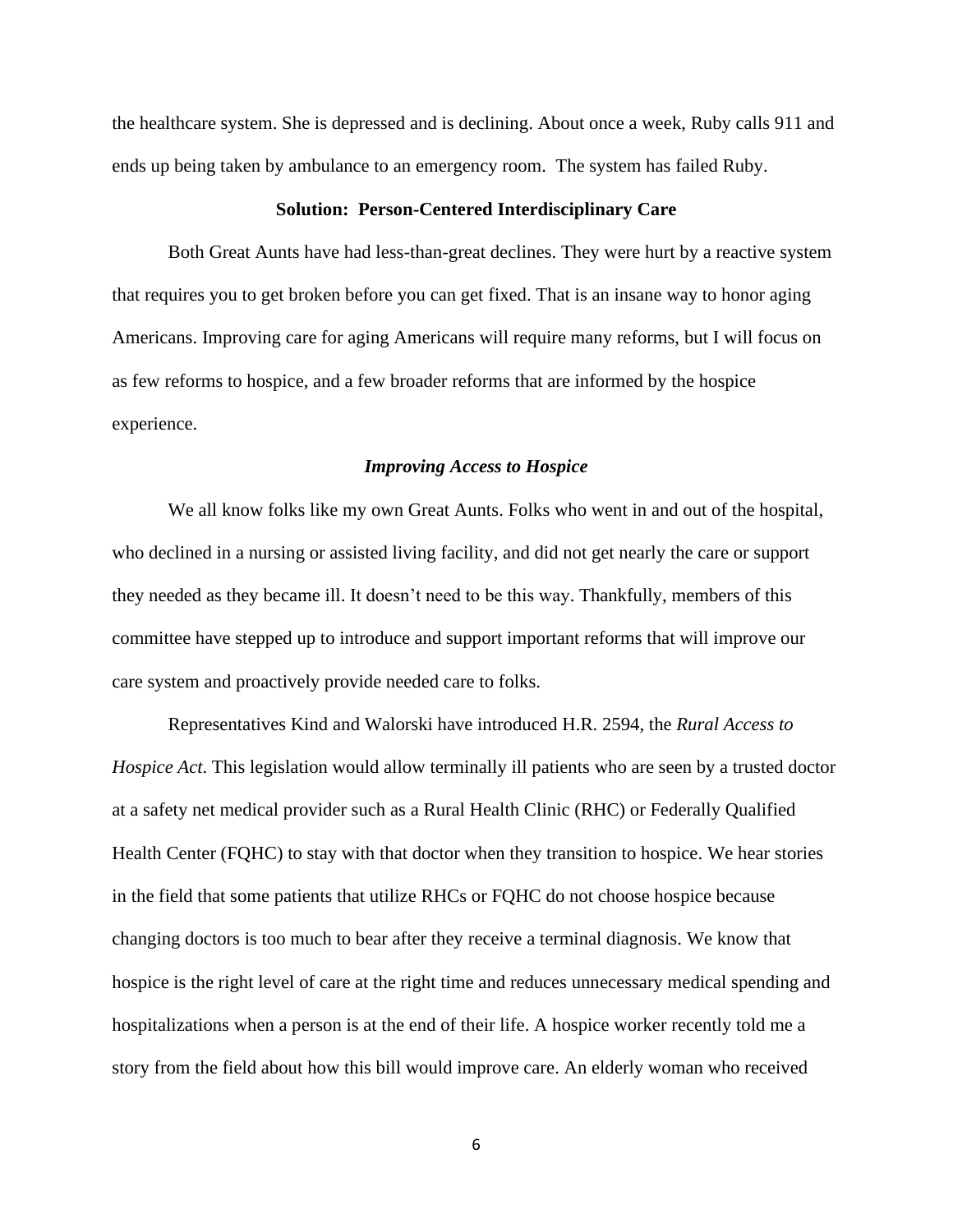care in a FQHC was in the hospital and the decision was made that she needed hospice care. She accepted that care but was upset that her doctor could not follow her to hospice and continue to care for her, but instead had to be treated by a doctor she did not know. She liked and trusted her FQHC doctor. The FQHC physician met her in her car in the parking lot of the hospice to say goodbye. Each time I think of this story, I think of what an additional burden at such a stressful time the current law imposes on both the patient, and their family but also the providers that have taken care of them. We also thank Committee members Representatives, Sewell, DelBene, Blumenauer and Adrien Smith for cosponsoring this important legislation.

Finally, I want to thank the leaders of the bipartisan Senate Comprehensive Care Caucus, Senators Rosen, Barrasso, Fischer and Baldwin, for calling attention to these important issues as well as the champions on this Committee including Representatives Kind, Thompson, Sewell, Panetta, Blumenauer, Reed, Walorski, Buchanan and Adrian Smith. We would welcome the opportunity to work with the members of this Committee on such a caucus.

#### *Hospice 2.0 and Community Based Palliative Care: A Moral Imperative*

As important as these steps have been, I want to suggest a few additional reforms that should be non-controversial and bipartisan. The time has come for preventing declines rather than waiting for a decline and then treating it.

We have seen the consequences of a reactive approach including:

- Social isolation
- Depression
- Anxiety
- Suicide, especially among veterans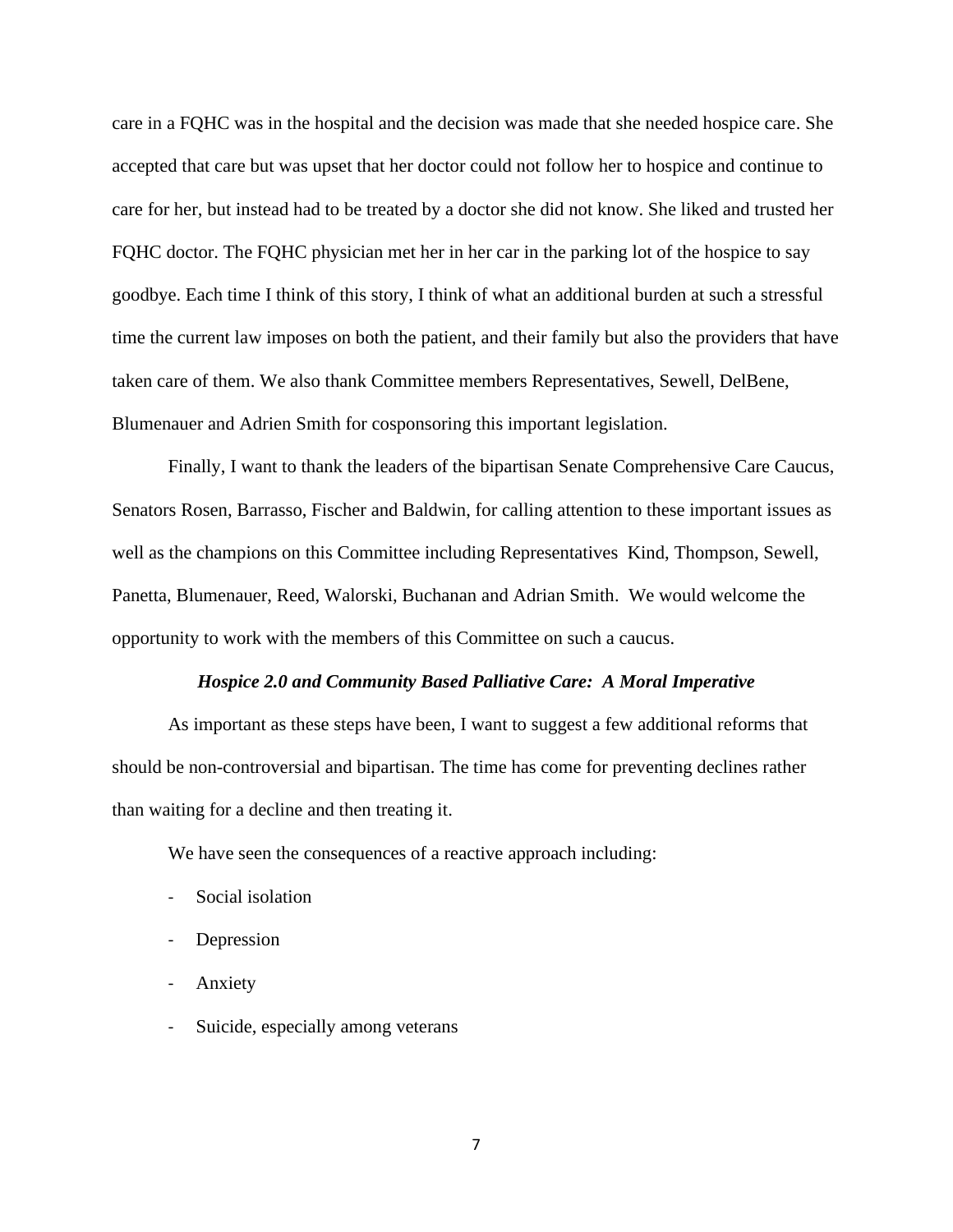What if we provided person-centered interdisciplinary care for people before they fall down stairs or cried out for help? Intuition tells us that addressing health-related social needs by surrounding the lonely with emotional supports, helping the struggling with mobility issues and tasks of daily living, providing a chaplain for those who cannot make it to their house of worship, and providing both physical and emotional support to those whose disease is progressing will advance health equity and result in better health outcomes. Effectively integrating this compassionate and person-centered care that hospices provide every day directly into the delivery of care for the elderly would be an important step forward in breaking down barriers which regretfully are a part of today's over-medicalized care for the seriously ill.

Beyond the important incremental changes, I discussed above, I want to offer a vision for bigger changes that would improve quality, provide better care at a lower cost, and move beyond the current hospice benefit. These changes would also help our society deal with the scourge of social isolation and the many health and emotional impacts that flow from it.

Hospice today involves arbitrary rules that may have made some sense for a primarily cancer-based benefit in 1983 but make much less sense today when cancer diagnoses have a longer disease trajectory because of advances in medicine and when dementia often comes with a slow and uncertain decline. Today, some of these limitations serve to drive people to hospitals or other inpatient settings, driving up costs and reducing patient and family satisfaction. There are reforms that, if developed and paid for in a bipartisan way much like the hospice benefit was originally created, would bring hospice into the 21<sup>st</sup> century to address the growing needs of our aging population. These changes include reforming the following: